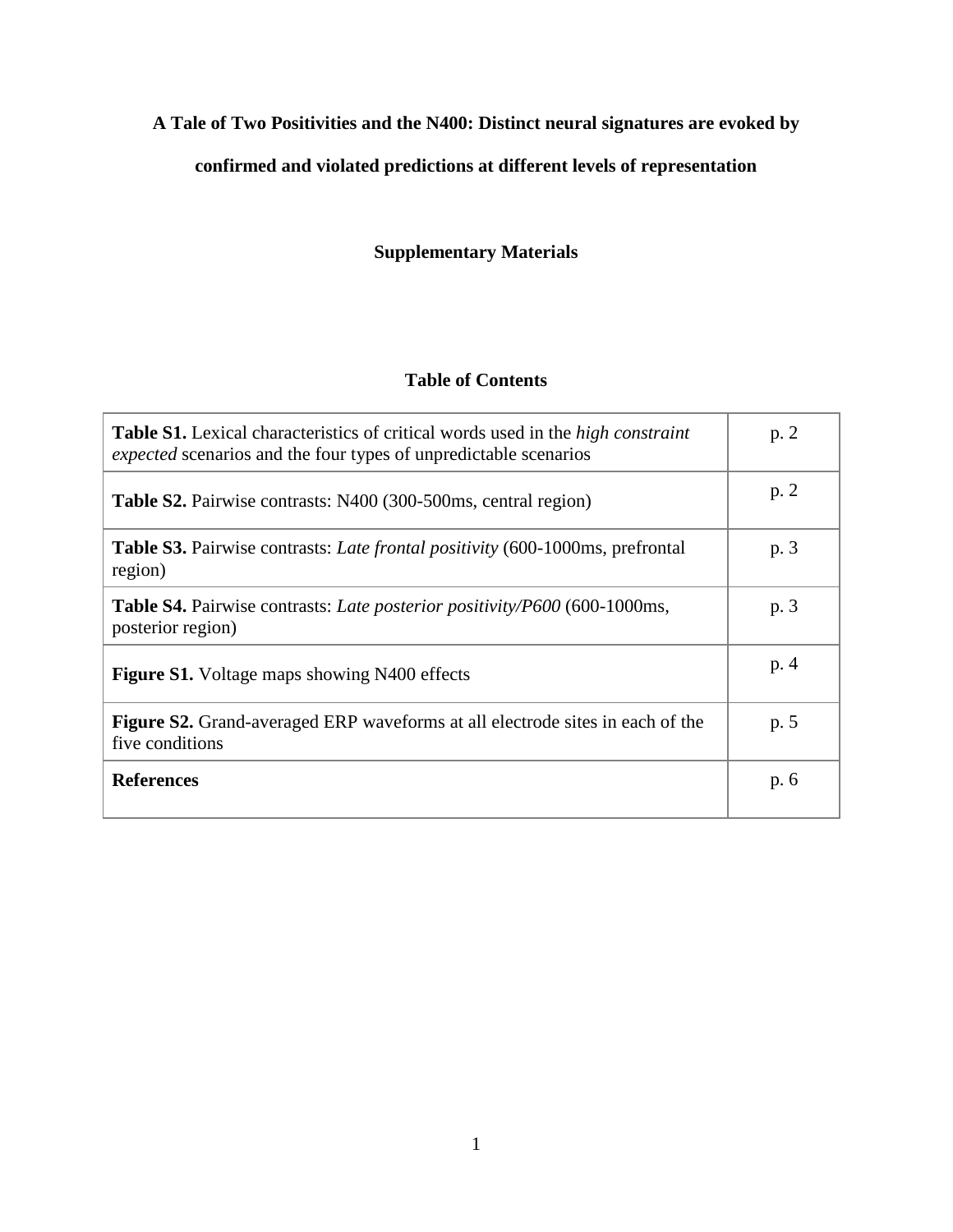**Table S1. Lexical characteristics of critical words used in the** *high constraint expected* **scenarios and the four types of unpredictable scenarios.** The same critical words were counterbalanced across the four types of unpredictable scenarios – *low constraint unexpected*, *high constraint unexpected*, *low constraint anomalous* and *high constraint anomalous*. Different critical words were used in the *high constraint expected* scenarios. Values were retrieved from the English Lexicon Project (Balota et al., 2007), except for Concreteness, which was retrieved from Brysbaert et al. (2014). Log per million frequency values were taken from the SUBTLEX database (Brysbaert & New, 2009). Mean values are shown with standard deviations in parentheses.

|                                                                       | Number of<br>letters           | Log per million<br>frequency | Orthographic<br>Levenshtein Distance | Concreteness                   |
|-----------------------------------------------------------------------|--------------------------------|------------------------------|--------------------------------------|--------------------------------|
| Critical words in the four<br>types of unpredictable<br>scenarios     | 7.5(2.23)                      | 0.6(0.88)                    | 2.6(0.86)                            | 4.1(0.69)                      |
| Critical words in the <i>high</i><br>constraint expected<br>scenarios | 5.7(1.61)                      | 1.5(0.66)                    | 1.9(0.56)                            | 4.3(0.69)                      |
| Pair-wise comparison                                                  | $t(198) = -6.42$ ,<br>p<0.0001 | $t(198) = 8.3$ ,<br>p<0.0001 | $t(198) = -6.56$ ,<br>p<0.0001       | $t(198) = 1.53$ ,<br>$p=0.126$ |

**Table S2.** Pairwise contrasts: N400 (300-500ms, central region)

|                               | High                   | High                    | Low        | High       |
|-------------------------------|------------------------|-------------------------|------------|------------|
|                               | constraint             | constraint              | constraint | constraint |
|                               | expected               | unexpected              | unexpected | anomalous  |
| High constraint<br>expected   |                        |                         |            |            |
| High constraint<br>unexpected | $t = 6.06$<br>p < .001 |                         |            |            |
| Low constraint<br>unexpected  | $t = 6.78$<br>p < .001 | $t = 0.54$<br>$p = .59$ |            |            |
| High constraint               | $t = 8.47$             | $t = 2.07$              | $t = 2.74$ |            |
| anomalous                     | p < .001               | $p = .04$               | $p = .007$ |            |
| Low constraint                | $t = 8.99$             | $t = 1.80$              | $t = 2.40$ | $t = 0.18$ |
| anomalous                     | p < .001               | $p = .08$               | $p = .02$  | $p = .86$  |

All models were run in lmer 4 (1.1-17) using contrast coding, and p-values were obtained using lmerTest (3.0-1) using the Satterthwaite method. All models were maximal (by-subjects and by-items random intercepts and slopes) and there were no convergence errors.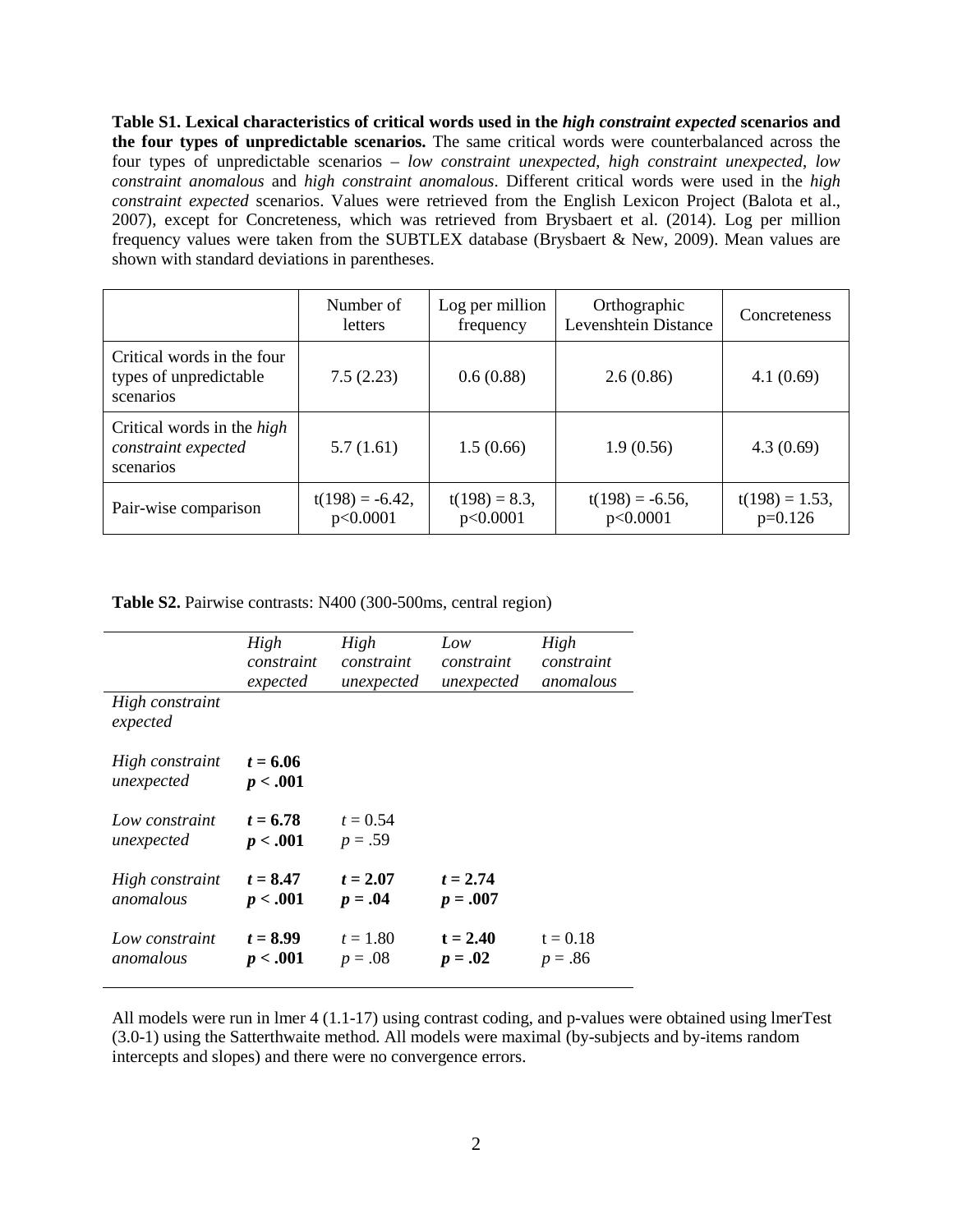|                               | High                    | High                    | Low        | High       |
|-------------------------------|-------------------------|-------------------------|------------|------------|
|                               | constraint              | constraint              | constraint | constraint |
|                               | expected                | unexpected              | unexpected | anomalous  |
| High constraint<br>expected   |                         |                         |            |            |
| High constraint<br>unexpected | $t = 4.10$<br>p < .001  |                         |            |            |
| Low constraint<br>unexpected  | $t = 1.63$<br>$p = .11$ | $t = 2.37$<br>$p = .02$ |            |            |
| High constraint               | $t = 0.71$              | $t = 2.78$              | $t = 0.68$ |            |
| anomalous                     | $p = .48$               | $p = .008$              | $p = .50$  |            |
| Low constraint                | $t = 0.75$              | $t = 3.37$              | $t = 0.82$ | $t = 0.2$  |
| anomalous                     | $p = .45$               | $p = .001$              | $p = .41$  | $p = .99$  |

**Table S3.** Pairwise contrasts: *Late frontal positivity* (600-1000ms, prefrontal region)

**Table S4.** Pairwise contrasts: *Late posterior positivity/P600* (600-1000ms, posterior region)

|                               | High<br>constraint<br>expected | High<br>constraint<br>unexpected | Low<br>constraint<br>unexpected | High<br>constraint<br>anomalous |
|-------------------------------|--------------------------------|----------------------------------|---------------------------------|---------------------------------|
| High constraint<br>expected   |                                |                                  |                                 |                                 |
| High constraint<br>unexpected | $t = 1.69$<br>$p = .09$        |                                  |                                 |                                 |
| Low constraint<br>unexpected  | $t = 1.82$<br>$p = .07$        | $t = 0.21$<br>$p = .84$          |                                 |                                 |
| High constraint<br>anomalous  | $t = 6.06$<br>p < .001         | $t = 4.79$<br>p < .001           | $t = 5.37$<br>p < .001          |                                 |
| Low constraint<br>anomalous   | $t = 5.23$<br>p < .001         | $t = 3.76$<br>p < .001           | $t = 3.85$<br>p < .001          | $t = 2.31$<br>$p = .03$         |

All models were run in lmer 4 (1.1-17) using contrast coding, and p-values were obtained using lmerTest (3.0-1) using the Satterthwaite method. All models were maximal (by-subjects and by-items random intercepts and slopes) and there were no convergence errors.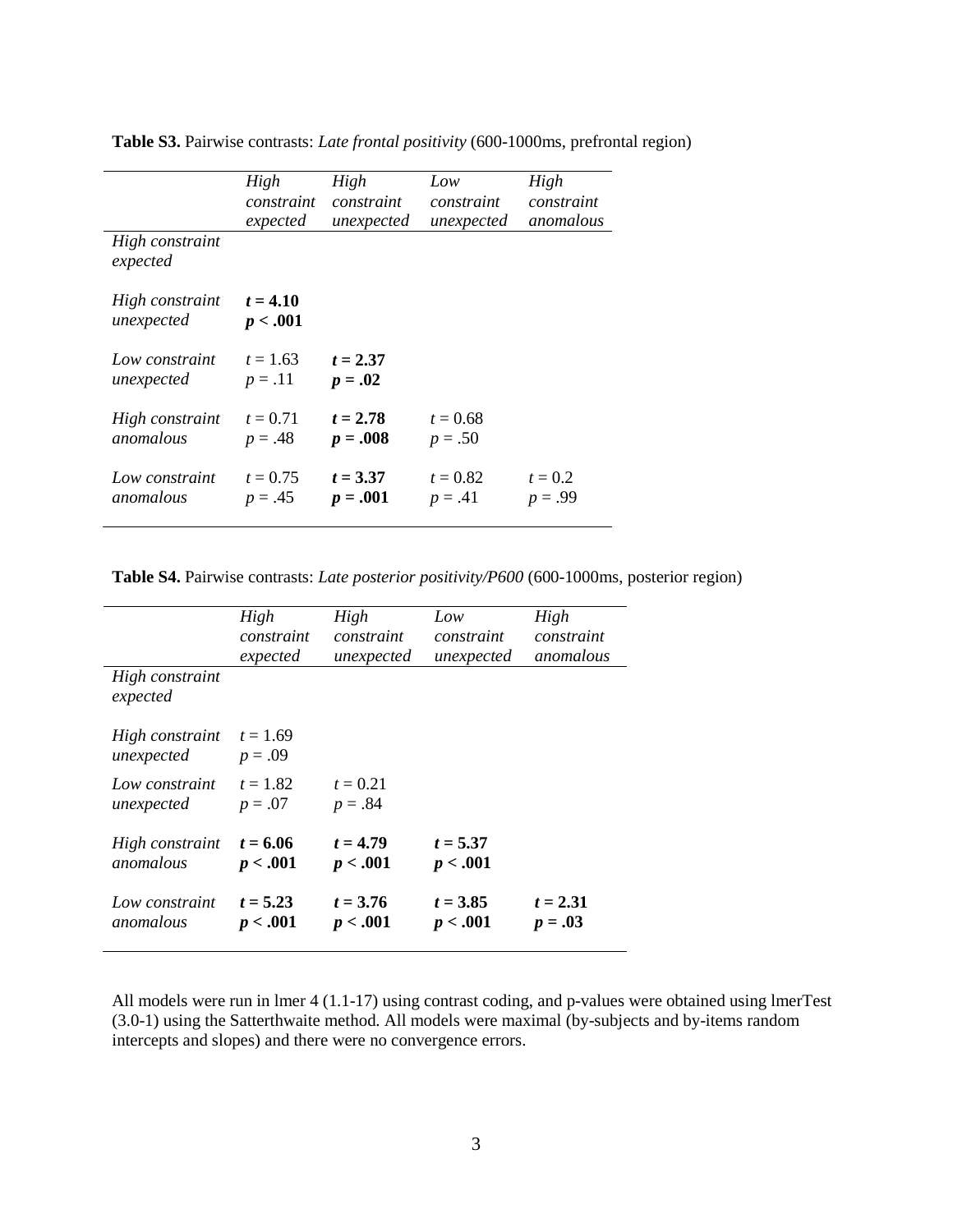**Figure S1. Voltage maps showing N400 effects**. Voltages are averaged across the 300-500ms time window for all pair-wise contrasts.

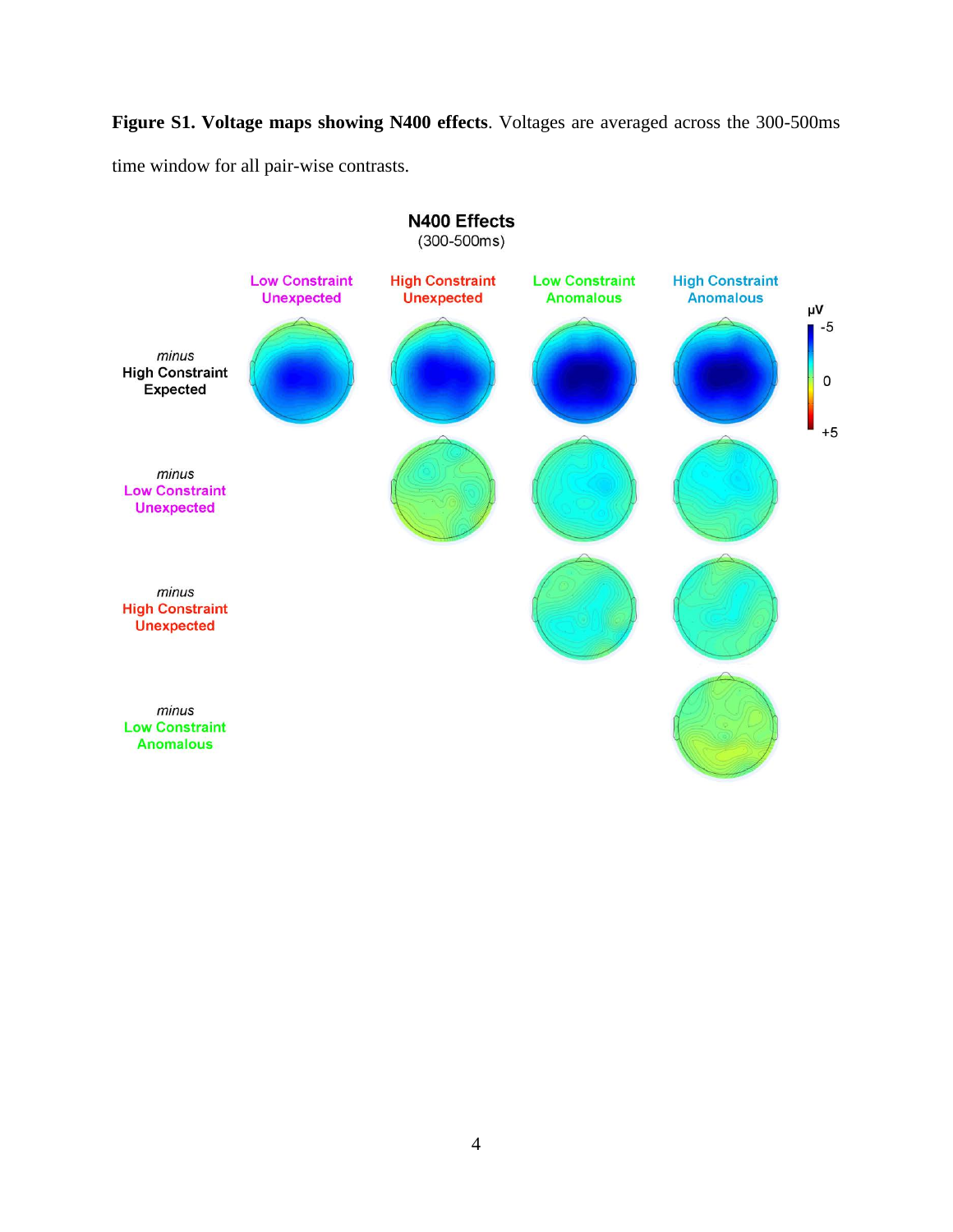**Figure S2.** Grand-averaged ERP waveforms at all electrode sites in each of the five conditions. Negative voltage is plotted upward.